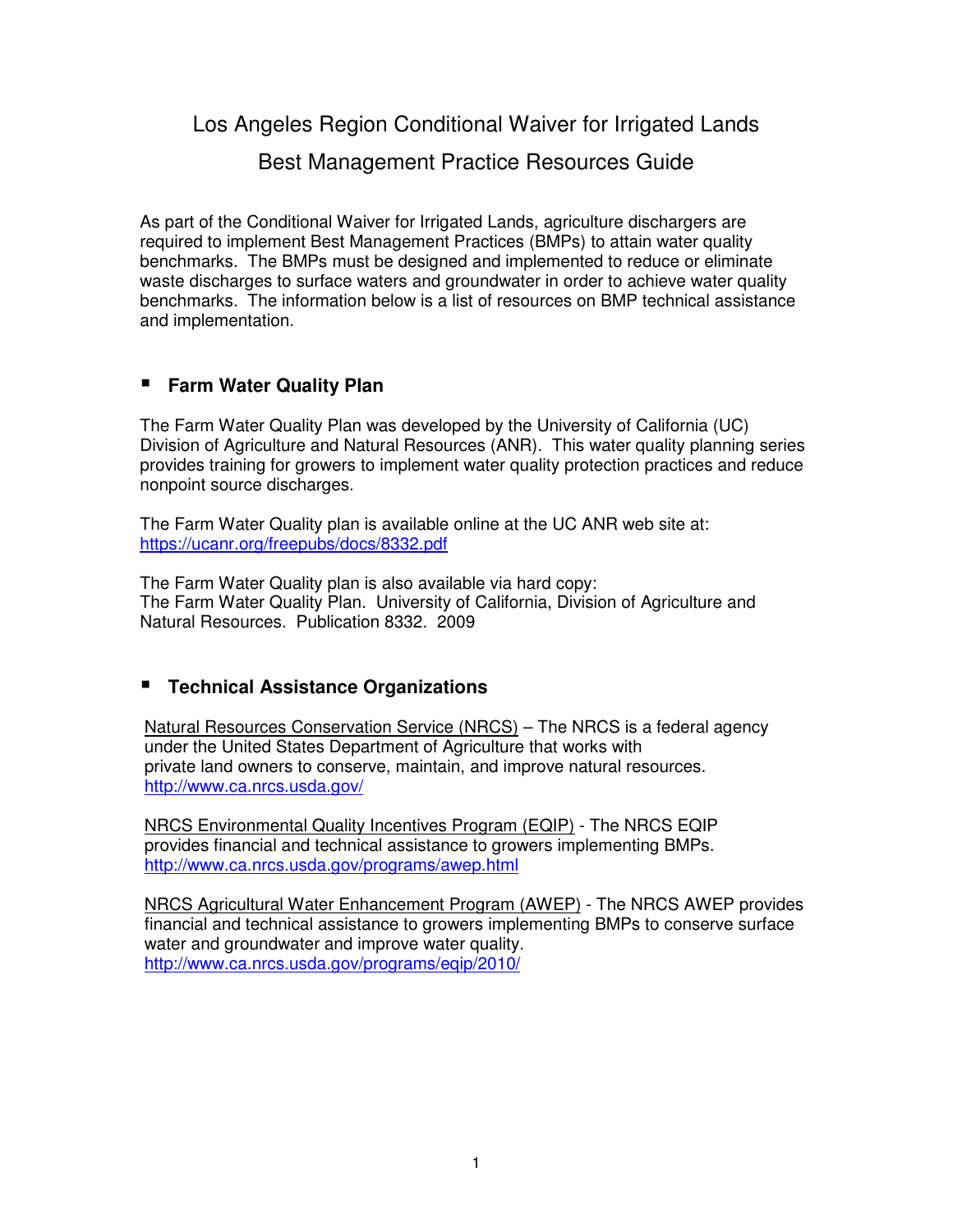Contact information for local NRCS offices:

Ventura County

Los Angeles County

Somis Service Center 3380 Somis Road Somis, CA 93066

Lancaster Service Center 44811 North Date Ave. Lancaster, CA 93534

Phone: (805) 386-4489

Phone: (661) 945-2604

Ventura County Resource Conservation District (VCRCD) - The VCRCD is a locally governed agency which provides assistance to communities to conserve and protect natural resources.

http://www.vcrcd.org/Index.cfm

VCRCD, Mobile Irrigation Lab - Mobile irrigation lab staff conducts a performance evaluation of a grower's field irrigation system. The evaluation information is used to implement irrigation improvements and BMPs.

Contact Information 3380 Somis Rd. Somis, CA 93066 Phone: 805-386-4489

University of California Cooperative Extension (UCCE) - UCCE is a part of the UC ANR statewide network of researchers and specialists providing technical assistance and advice to growers throughout California. Local advisors work to facilitate education programs and conduct applied research to address agriculture and environmental issues.

Contact Information for local UCCE offices

UCCE – Ventura County 669 County Square Drive, #100 Ventura, CA 93003-5401 Phone: (805) 645-1451

http://ceventura.ucdavis.edu/

UCCE – Advisors

| Vegetables and Strawberries Oleg Daugovish |              | 805-645-1454<br>odaugovish@ucdavis.edu                                      |
|--------------------------------------------|--------------|-----------------------------------------------------------------------------|
| Tree Crops                                 | Ben Faber    | 805-645-1462<br>bafaber@ucdavis.edu<br>805-645-1459<br>jpnewman@ucdavis.edu |
| <b>Nursery Crops</b>                       | Julie Newman |                                                                             |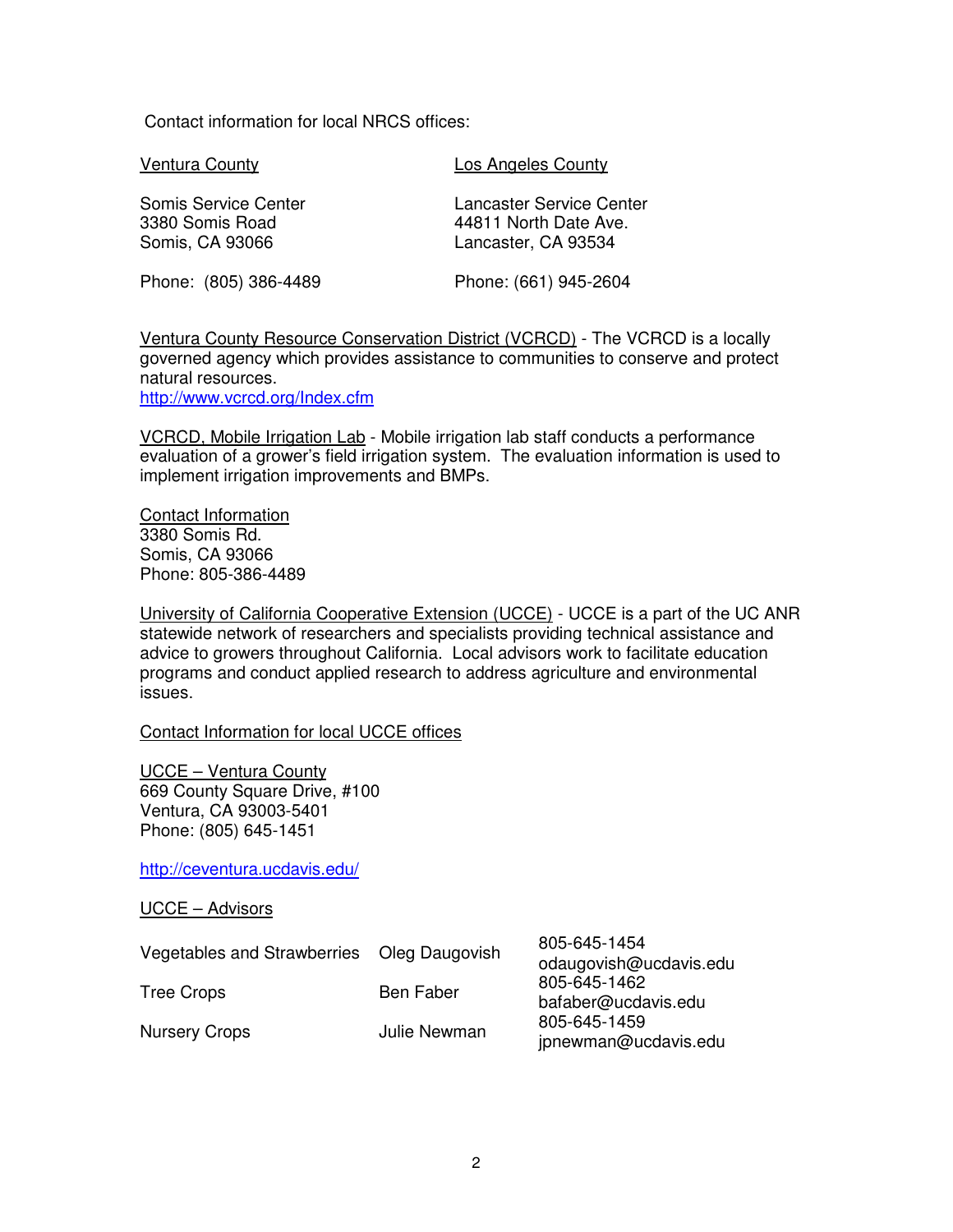UCCE – Los Angeles County 4800 E. Cesar E. Chavez Avenue Los Angeles, CA 90022 Phone: (323) 260-2267

http://celosangeles.ucdavis.edu/index.cfm

#### UCCE – Advisors

| <b>Environmental Horticulture</b>       | John Kabashima | $(714) 708 - 1606$<br>jnkabashima@ucdavis.edu |
|-----------------------------------------|----------------|-----------------------------------------------|
| Integrated Pest Management Cheryl Wilen |                | 949-338-1842<br>cawilen@ucdavis.edu           |
| Crops                                   | Andre Biscaro  | $(661)$ 974-8825<br>asbiscaro@ucdavis.edu     |

### **General Information**

The UC ANR provides free publications on a wide range of topics including agriculture production, pest management, and soil, water, and irrigation.

https://ucanr.org/freepubs/

State Water Resources Control Board - The SWRCB website provides a database of BMP resources. The website contains a search tool called the "MP Miner", which searches the database for land use and pollutant specific BMPs.

http://69.77.187.33/mpminer/

California Irrigation Management Information System (CIMIS) - the CIMIS is a network of weather stations across California specifically designed to assist growers manage water use efficiently.

http://wwwcimis.water.ca.gov/cimis/welcome.jsp

Pesticide Wise – this tool searches a comprehensive database and provides growers information on pesticide properties and risks to water quality.

#### www.pw.ucr.edu

UC Integrated Pest Management (IPM) Program – the UC IPM program develops and promotes the use of ecologically sound pest management in California.

http://www.ipm.ucdavis.edu/index.html